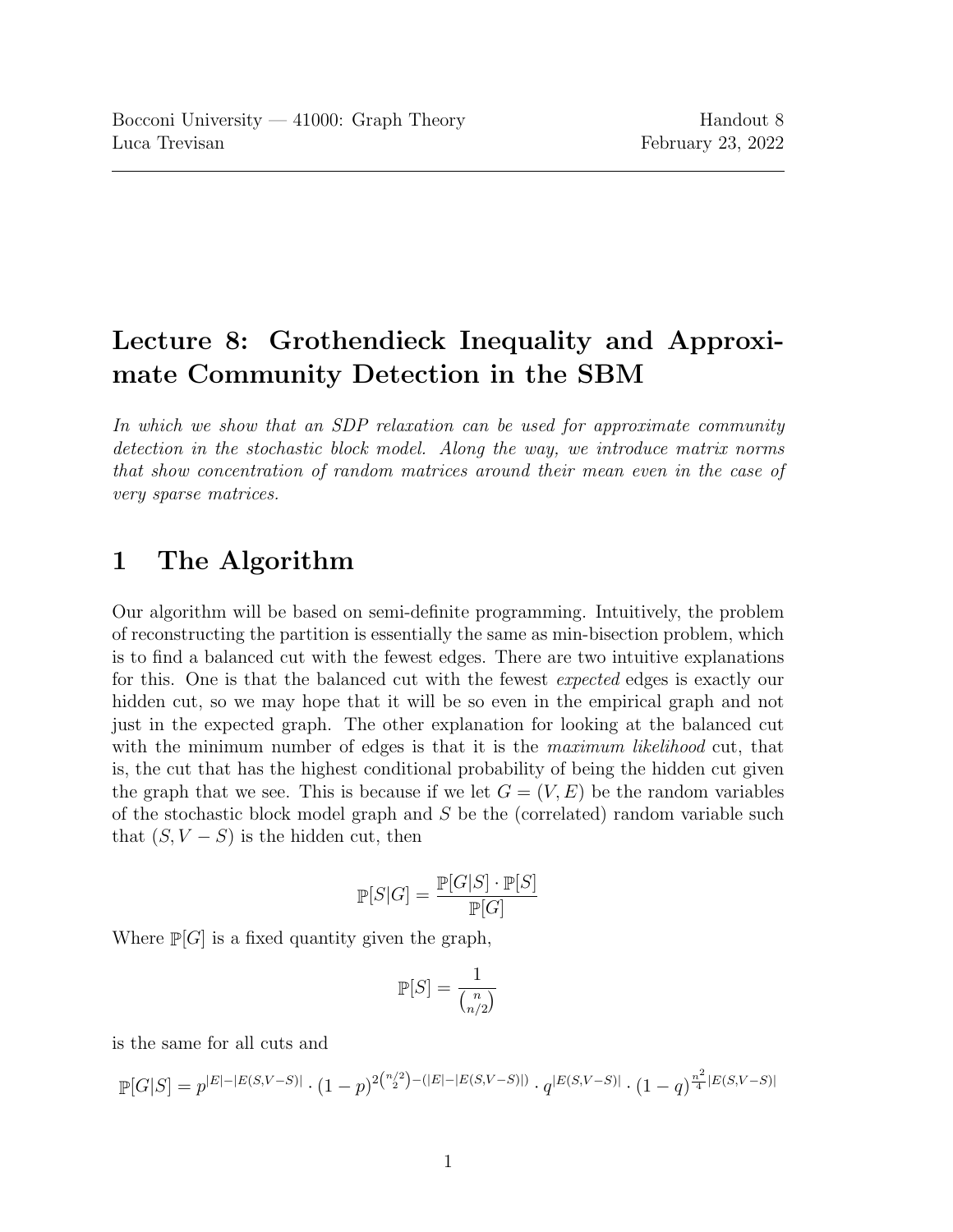where  $E(S, V-S)$  is the set of edges of G with one endpoint in S and one in  $V-S$ . One can see that the above quantity is maximized (over the choice of S) when  $E(S, V - S)$ is minimized.

Unfortunately, the min-bisection problem is NP-hard, so we will use semi-definite programming. The min-bisection problem can be stated as the following quadratic program with real-valued variables:

minimize 
$$
\sum_{(u,v)\in E} \frac{1}{4} (x_u - x_v)^2
$$
  
subject to 
$$
x_v^2 = 1, \forall v \in V
$$

$$
\sum_{v \in V} x_v = 0.
$$

Which is equivalent (in the sense that the set of optimal solutions is the same) to the quadratic program

maximize 
$$
\sum_{u,v \in V} A_{u,v} x_u x_v
$$
  
subject to 
$$
x_v^2 = 1, \forall v \in V
$$

$$
\sum_{v \in V} x_v = 0.
$$

<span id="page-1-0"></span>Its semi-definite programming relaxation is

maximize 
$$
\sum_{u,v \in V} A_{u,v} \cdot \langle x_u, x_v \rangle
$$
  
subject to 
$$
\|\mathbf{x}_v\|^2 = 1, \forall v \in V
$$

$$
\|\sum_{v \in V} \mathbf{x}_v\|^2 = 0.
$$
 (1)

Our algorithm will be as follows.

- Solve the semi-definite programming above.
- Let  $\mathbf{x}_1^*, \ldots, \mathbf{x}_n^*$  be the optimal solution and  $X = (X_{ij})$  such that  $X_{ij} = \langle \mathbf{x}_i^*, \mathbf{x}_j^* \rangle$ .
- Find  $z = (z_1, \ldots, z_n)$ , which is the eigenvector corresponding to the largest eigenvalue of X.
- Let  $S = \{i : z_i > 0\}$ ,  $V S = \{i : z_i \le 0\}$ .
- Output  $(S, V S)$  as our partition.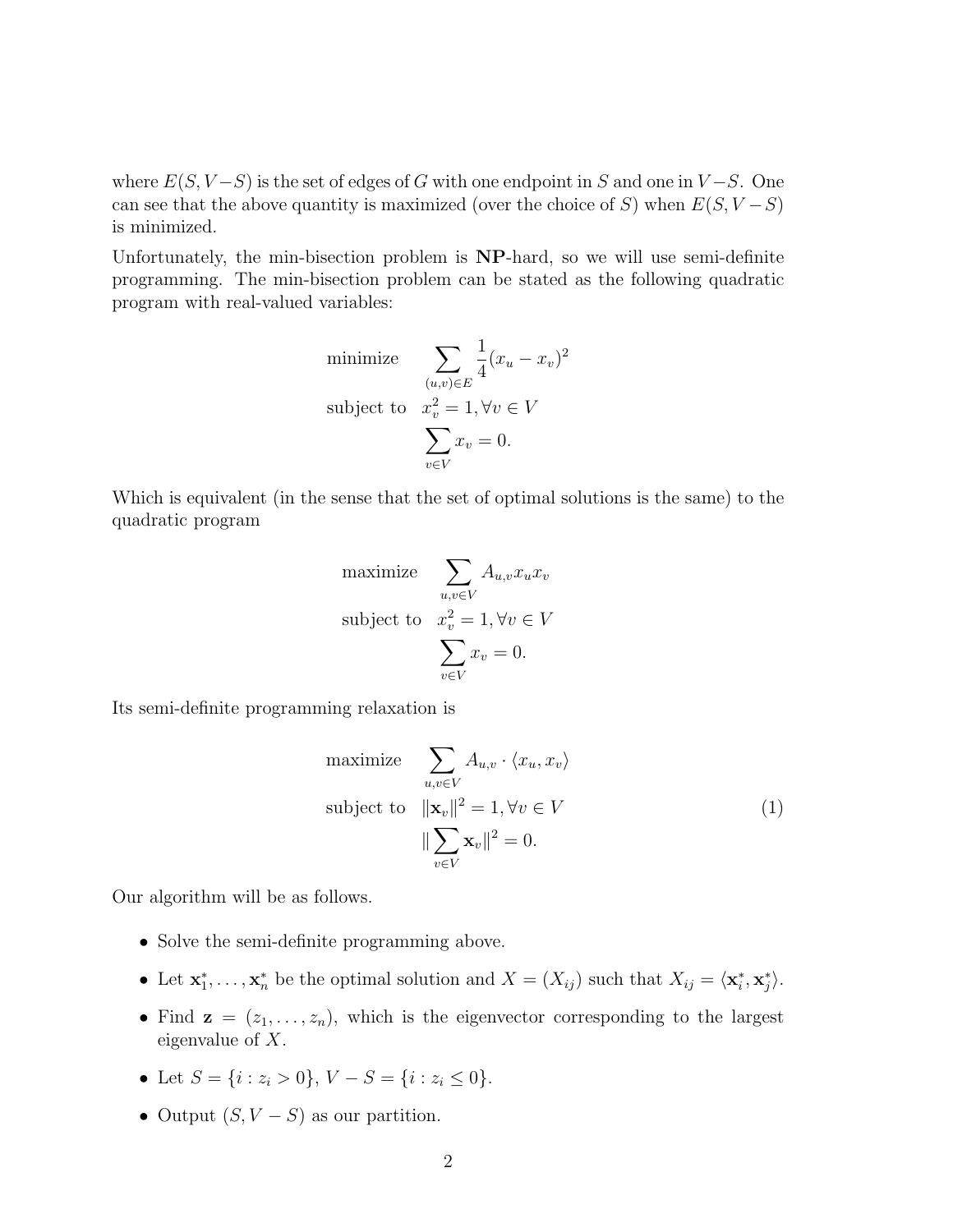Defining, as usual,  $a := pn/2$  and  $b := qn/2$ , we will prove that:

- For every  $\epsilon$ , there is a constant  $\beta_{\epsilon}$  such that, if  $a b \geq \beta_{\epsilon}$ √  $a + b$ , the algorithm recovers a solution that misclassifies at most an  $\epsilon$  fraction of vertices.
- There is an absolute constant  $\beta$  such that, if  $a b \geq \beta$ √  $\overline{\log n}$  $√($  $a + b$ , the algorithm recovers the exact solution.

Both statements are tight, up to the exact value of the constants  $\beta_{\epsilon}$  and  $\beta$ . In this lecture we will prove the first statement and in the next lecture we will prove the second.

The proof of the first statement relies on an understanding of the concentration of the adjacency matrix of a SBM graphs under appropriate norms, so we will start by introducing some matrix norms and studying concentration.

#### 2 The infinity-to-one matrix norm

In the past few lectures, we've been heavily relying on the spectral norm,

$$
\|M\|=\max_{\|{\boldsymbol{y}}\|=1}\|M{\boldsymbol{y}}\|=\max_{\|{\boldsymbol{x}}\|=1,\|{\boldsymbol{y}}\|=1}\boldsymbol{x}^T M {\boldsymbol{y}}
$$

which is efficiently computable and turns out to be pretty handy in a lot of cases.

Unfortunately, high-degree vertices have a disproportionately large influence on the spectral norm's value, limiting its usefulness in very sparse graphs where such outliers exist.

In this lecture, we'll attack this problem by introducing a different norm, the *infinity*to-one norm, defined as follows:

$$
\|M\|_{\infty\to 1}:=\max_{||\mathbf{y}||_\infty=1}||M\mathbf{y}||_1
$$

The infinity-norm is dual to the 1-norm, in the sense that, for every vector **z** we have

$$
||\mathbf{z}||_1 = \max_{||\mathbf{x}||_{\infty} = 1} \mathbf{x}^T \mathbf{z}
$$

and we can use this fact to reformulate the infinity-to-one norm as

$$
||M||_{\infty \to 1} = \max_{||\mathbf{x}||_{\infty} = 1, ||\mathbf{y}||_{\infty} = 1} \mathbf{x}^T M \mathbf{y}
$$

From the above characterization, and from the fact that a vector of infinity-norm 1 From the above characterization<br>has 2-norm at most  $\sqrt{n}$  we get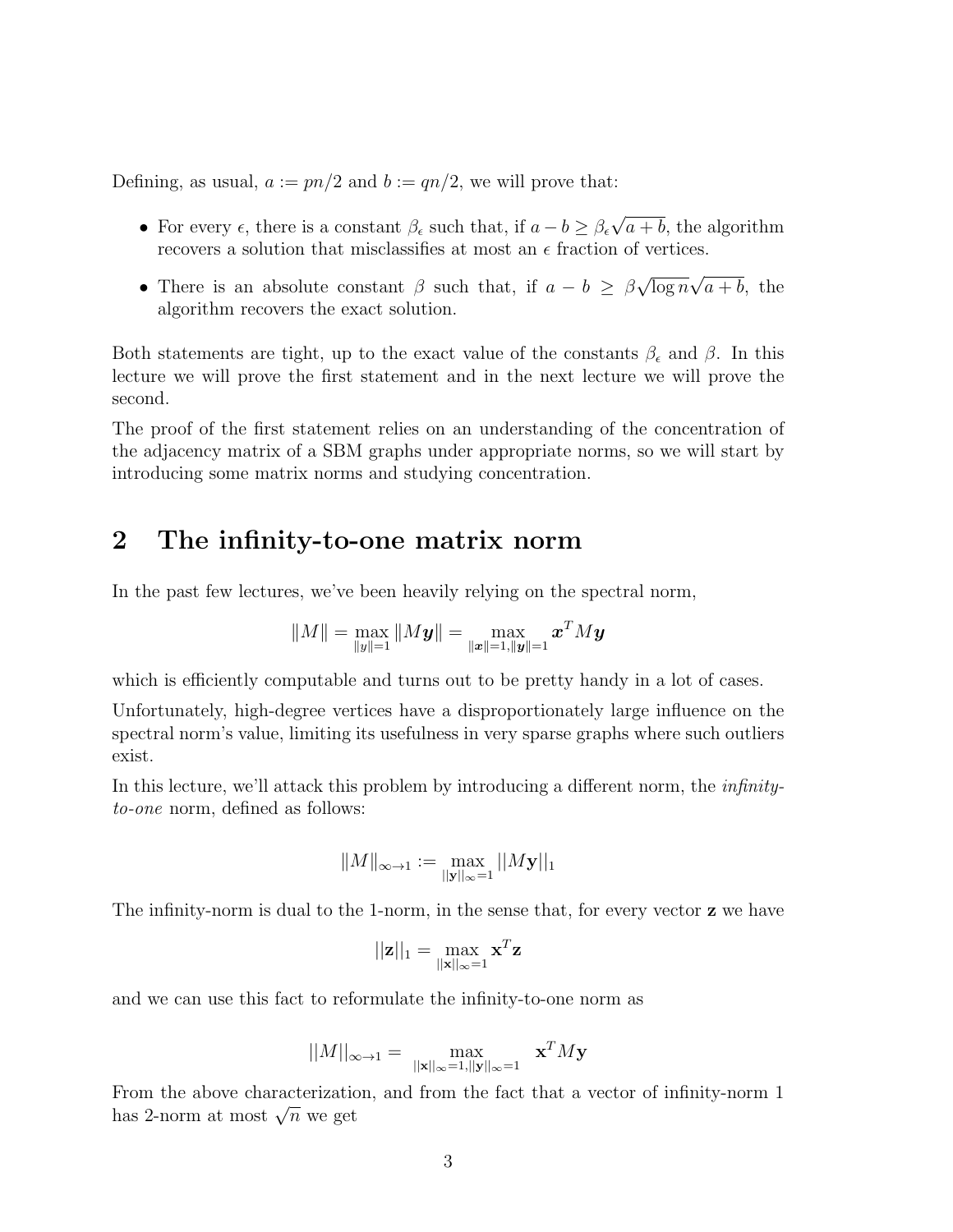$$
||M||_{\infty \to 1} \le n||M||.
$$

So spectral norm always gives us a bound for the infinity-to-one norm, and concentration bounds for the spectral norm imply concentration bounds for the infinity-to-one norm. For the latter norm, however, we can directly prove concentration bounds that are stronger, particularly in the case of sparse graphs.

It is not difficult to prove the characterization

$$
||M||_{\infty \to 1} = \max_{\boldsymbol{x}, \boldsymbol{y} \in \{-1,1\}^n} \boldsymbol{x}^T M \boldsymbol{y}.
$$

and we will do so in Lemma [3](#page-4-0) below. This is very useful, because it reduces the calculation of the norm to the examination of a finite number cases, enabling probabilistic bounds that rely on Chernoff bounds and union bounds.

**Theorem 1** Let P be a symmetric matrix with entries in  $[0,1]$ . Pick a random graph G such that  $\{i, j\}$  is in G w.p.  $P_{ij}$ . Then whp:

$$
||A - P||_{\infty \to 1} \le O\left(\sqrt{n \sum_{ij} P_{ij}}\right) = O(n\sqrt{d}).
$$

Where  $d=\frac{1}{n}$  $\frac{1}{n} \sum_{i,j} P_{i,j}$  is the expected average degree of the random graph. PROOF: Fix  $x, y \in \{+1, -1\}^n$ . Examine the expression

$$
\boldsymbol{P}\left[\boldsymbol{x}^T(A-P)\boldsymbol{y}\geq t\right]=\boldsymbol{P}\left[\sum_{ij}x_{y}y_{j}(A_{ij}-P_{ij})\geq t\right]
$$

We want to make sure that this probability exponentially decreases w.r.t.  $n$ .

Recall that Bernstein's inequality states that given N independent random variables, absolutely bounded by M, with expectation 0, we have  $P[\sum_i X_i > t] \leq$  $\exp\left(-\frac{t^2}{\nabla E X}\right)$  $\sum_{}^{}% \left( \sum_{}^{}% \left( \sum_{}^{}% \left( \sum_{}^{}% \left( \sum_{}^{}% \left( \sum_{}^{}% \left( \sum_{}^{}% \left( \sum_{}^{}% \left( \sum_{}^{}% \left( \sum_{}^{}% \right) \right) \right) \right) \right) \right) \right) \right)$ /2  $\frac{t^2/2}{i EX_i^2 + 3Mt}$ .

 $A_{ij} - P_{ij}$  is either  $-P_{ij}$  or  $1 - P_{ij}$  and therefore is bounded by  $[-1, +1]$ . Since  $x, y \in \{+1, -1\}^n$ , we can have the M from Bernstein's inequality take on value 1. Combining this with the fact that

$$
\mathbb{E}(x_iy_i(A_{ij}-P_{ij}))^2\leq P_{ij},
$$

Bernstein's inequality gives us

$$
\boldsymbol{P}\left[\sum_{ij} x_y y_j (A_{ij} - P_{ij}) \ge t\right] \le \exp\left(-\frac{t^2/2}{\sum_i p_{ij} + 3t}\right) \le 2^{-3n}
$$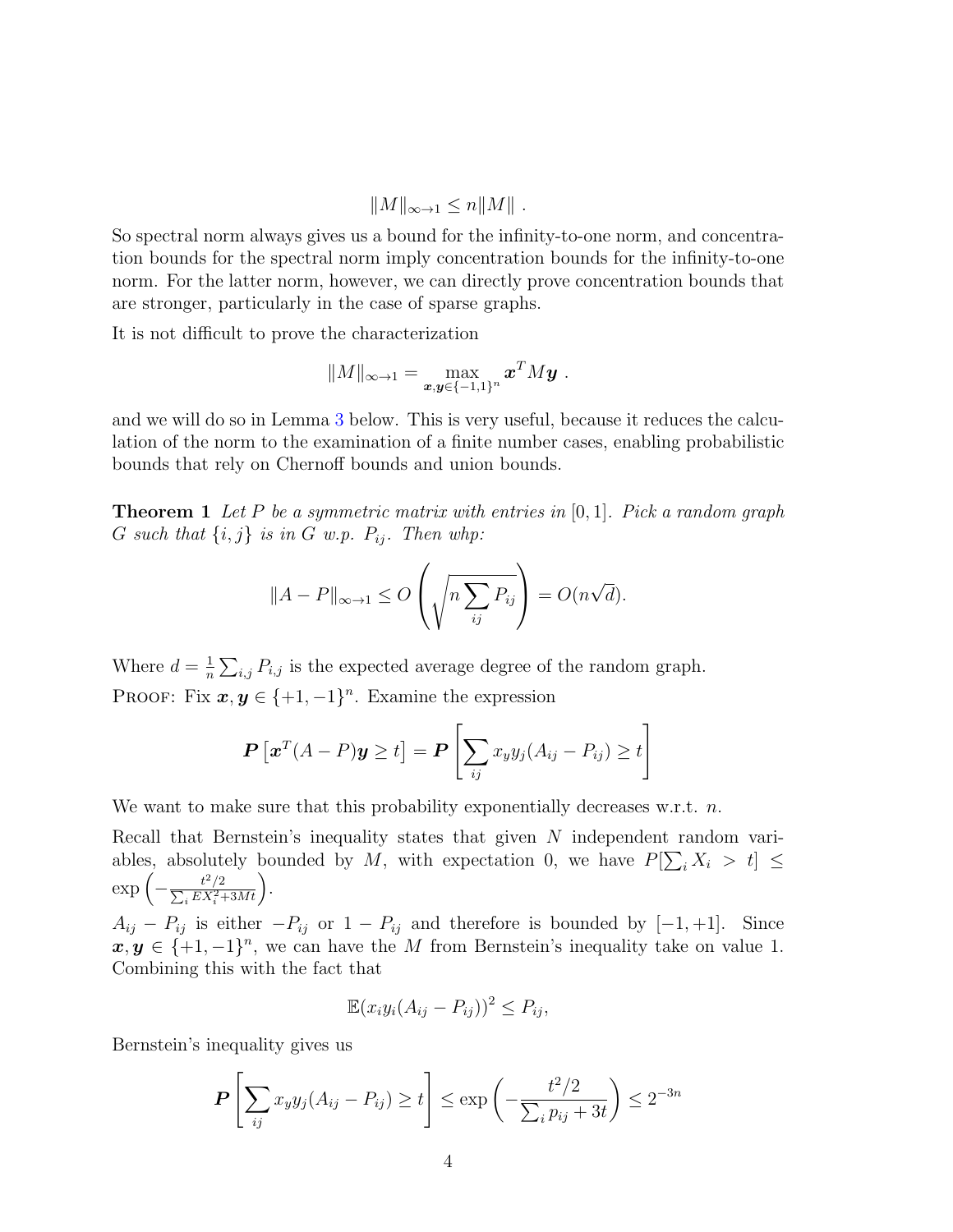provided that  $t > \sqrt{n \sum_{i,j} p_{ij}}$ , as desired.  $\Box$ 

So this norm allows us to easily sidestep the issue of high-degree vertices. The problem is that it's NP-hard to compute.

#### 3 Grothendieck's Inequality

However, it turns out that we can *approximate* the infinity-to-one norm to within a constant factor using SDP:

**Theorem 2** (Grothendieck's Inequality) There exists some c (turns out to be around 1.7, but we won't worry about its exact value here) such that for all M,

$$
\max_{\begin{array}{l} \boldsymbol{x}_1, ..., \boldsymbol{x}_n \quad i,j \\\boldsymbol{x}_1, ..., \boldsymbol{x}_n \end{array}} \sum_{i,j} M_{ij} \left\langle \boldsymbol{x}_i, \boldsymbol{y}_j \right\rangle \leq c \max_{\boldsymbol{x}, \boldsymbol{y} \in \{-1,1\}^n} \sum_{i,j} M_{ij} x_i y_j = \|M\|_{\infty \to 1} \\\left\| \boldsymbol{x}_i \right\| = 1 \\ \left\| \boldsymbol{y}_y \right\| = 1
$$

So instead of dealing the combinatorially huge problem of optimizing over all  $\pm 1$  vectors, we can just solve an SDP instead to get a good approximation. For convenience, let's denote the quantity on the left of the above expression as  $||M||_{SDP}$ .

Let's start with a warmup lemma. The proof techniques in this lemma - specifically, the trick of replacing a vector from a continuous distribution with a random vector from some discrete distribution, and then taking the expectation to relate the two quantities, will come in handy later on.

Lemma 3  $\max_{\bm{x},\bm{y}\in\{-1,1\}^n} \bm{x}^T M \bm{y} = \max_{\bm{x},\bm{y}\in[-1,1]^n} \bm{x}^T M \bm{y}$ . In other words, maximizing over the discrete space of  $\pm 1$  random vectors and maximizing over the continuous space of vectors in that range gives the same result.

PROOF: It is obvious that the expression on the left is at least the right (since it's just a relaxation). In order to show that the right is at least the left: given some continuous vectors  $x_i, y_i$ , we can find discrete  $-1,1$  vectors  $b_i, c_i$  such that their expectations are equal to  $x_i, y_i$ . We can do that by having  $b_i$  take on value +1 w.p.  $1/2 + x_i/2$  and  $-1$  w.p.  $1/2 - x_i/2$ , likewise for  $c_i$ .

That means that:

<span id="page-4-0"></span>
$$
\mathbb{E}\sum_{i,j} M_{i,j} \mathbf{b}_i \mathbf{c}_j = \sum_{i,j} M_{i,j}(\mathbb{E}\mathbf{b}_i)(\mathbb{E}\mathbf{c}_j)
$$
  
= 
$$
\sum_{i,j} M_{ij} \mathbf{x}_i \mathbf{y}_j
$$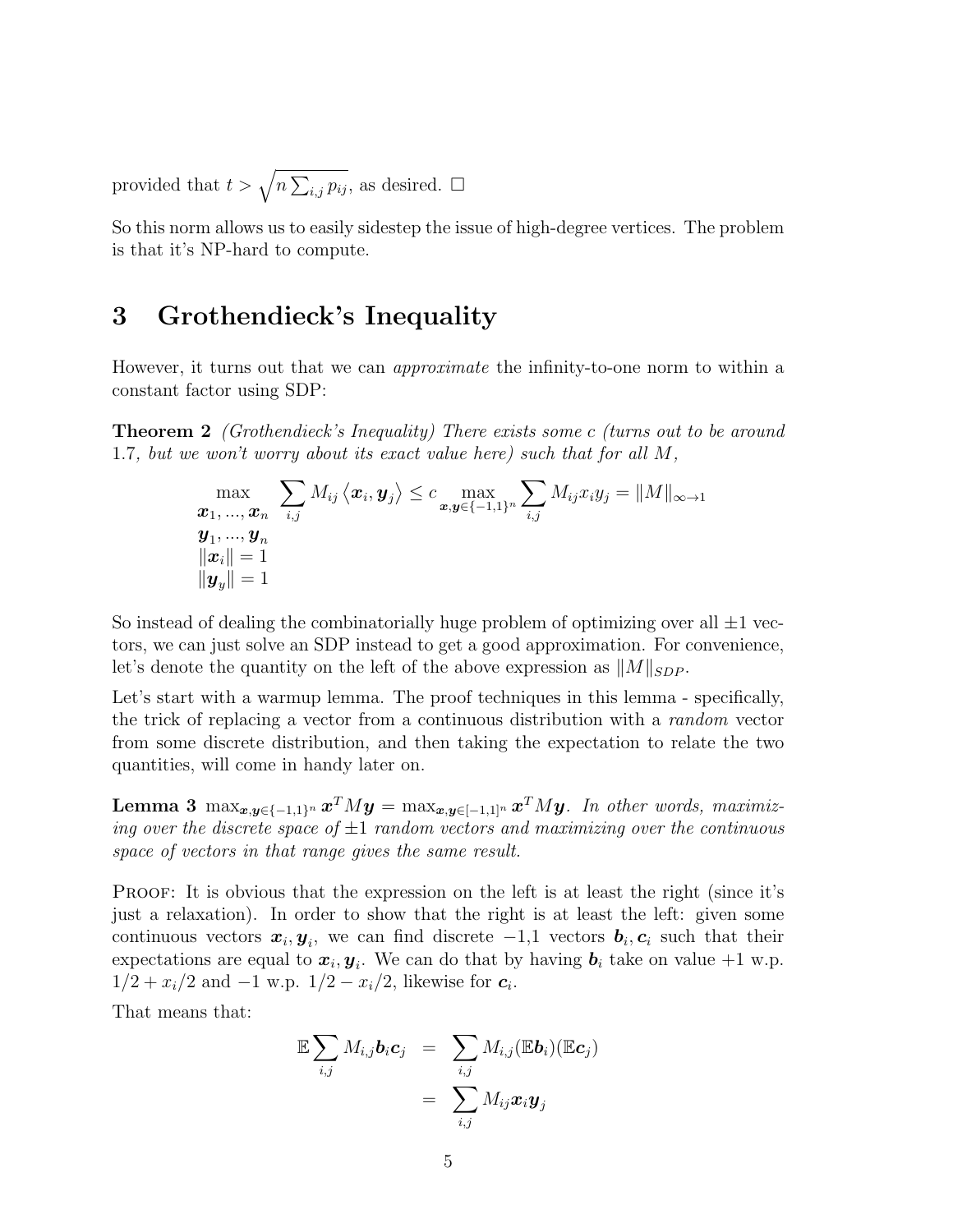which gives us the desired result.  $\square$ 

Fact 4  $||M||_{SDP}$  is a norm.

PROOF: Multiplicative scaling: obvious.

**Nonnegativity (except iff**  $M = 0$ ): It is obvious that the SDP norm is zero if M is zero.

Now suppose  $M$  is nonzero.

Notice that we can replace the constraints in the SDP norm requiring that  $||x_i|| = 1$ ,  $||\mathbf{y}_i|| = 1$  with  $||\mathbf{x}_i|| \leq 1$ ,  $||\mathbf{y}_i|| \leq 1$ . Why? We'll use the same trick as we did in the proof of Lemma [3:](#page-4-0)

Obviously maximizing over  $||x_i|| \leq 1$ ,  $||y_i|| \leq 1$  will give us at least as good a result as maximizing over  $||x_i|| = 1$ ,  $||y_i|| = 1$ , since it's a relaxation, so it suffices to show that if we can obtain some value for  $\sum_{i,j} M_{ij} \langle x_i, y_j \rangle$  using  $||x_i|| \leq 1$ ,  $||y_i|| \leq 1$ , we can do at least as well using  $\|\boldsymbol{x}_i\|=1$ ,  $\|\boldsymbol{y}_i\|=1$ .

Let's suppose we have some vectors  $x_i, y_i$  with length at most 1. Now let's replace them with *random* vectors  $r_i, s_i$  of length exactly 1 whose expectation are  $x_i, y_i$ respectively (just scale the  $x_i, y_i$  up, and have  $r_i, s_i$  be either the scaled value or its negative with probability calibrated appropriately so their expectations work out to be  $\boldsymbol{x}_i, \boldsymbol{y}_i$ ). Then we can just say:

$$
\mathbb{E}\sum_{i,j} M_{ij} \langle \boldsymbol{r}_i, \boldsymbol{s}_j \rangle = \sum_{i,j} M_{ij} \langle \mathbb{E} \boldsymbol{r}_i, \mathbb{E} \boldsymbol{s}_j \rangle
$$
  
= 
$$
\sum_{i,j} M_{ij} \langle \boldsymbol{x}_i, \boldsymbol{y}_j \rangle .
$$

So  $r_i$ ,  $s_j$  must take on some values (of length exactly 1) that make  $\sum_{i,j} M_{ij} \langle r_i, s_j \rangle \ge$  $\sum_{i,j} M_{ij} \langle x_i, y_j \rangle$ , as desired.

Since we assumed M is nonzero, let a, b be such that  $M_{a,b} \neq 0$ . If we set  $\boldsymbol{x}_a = \pm \boldsymbol{y}_b$  to be some arbitrary vector of unit length - using a plus if  $M_{a,b}$  is positive and a minus if it's negative - and all other  $x_i, y_j$  to zero (which we can do without affecting the value of the max by the fact we just proved), we can immediately see that

$$
\sum_{i,j} M_{ij} \left\langle \boldsymbol{x}_i, \boldsymbol{y}_j \right\rangle = M_{ab} \langle \boldsymbol{x}_a, \boldsymbol{y}_b \rangle > 0,
$$

giving a positive lower bound for the maximizer, as desired.

**Triangle inequality:** Just look at the x and y that maximize  $\sum_{i,j} M_{ij} \langle x_i, y_i \rangle$  for  $M = A$  and  $M = B$ , and observe that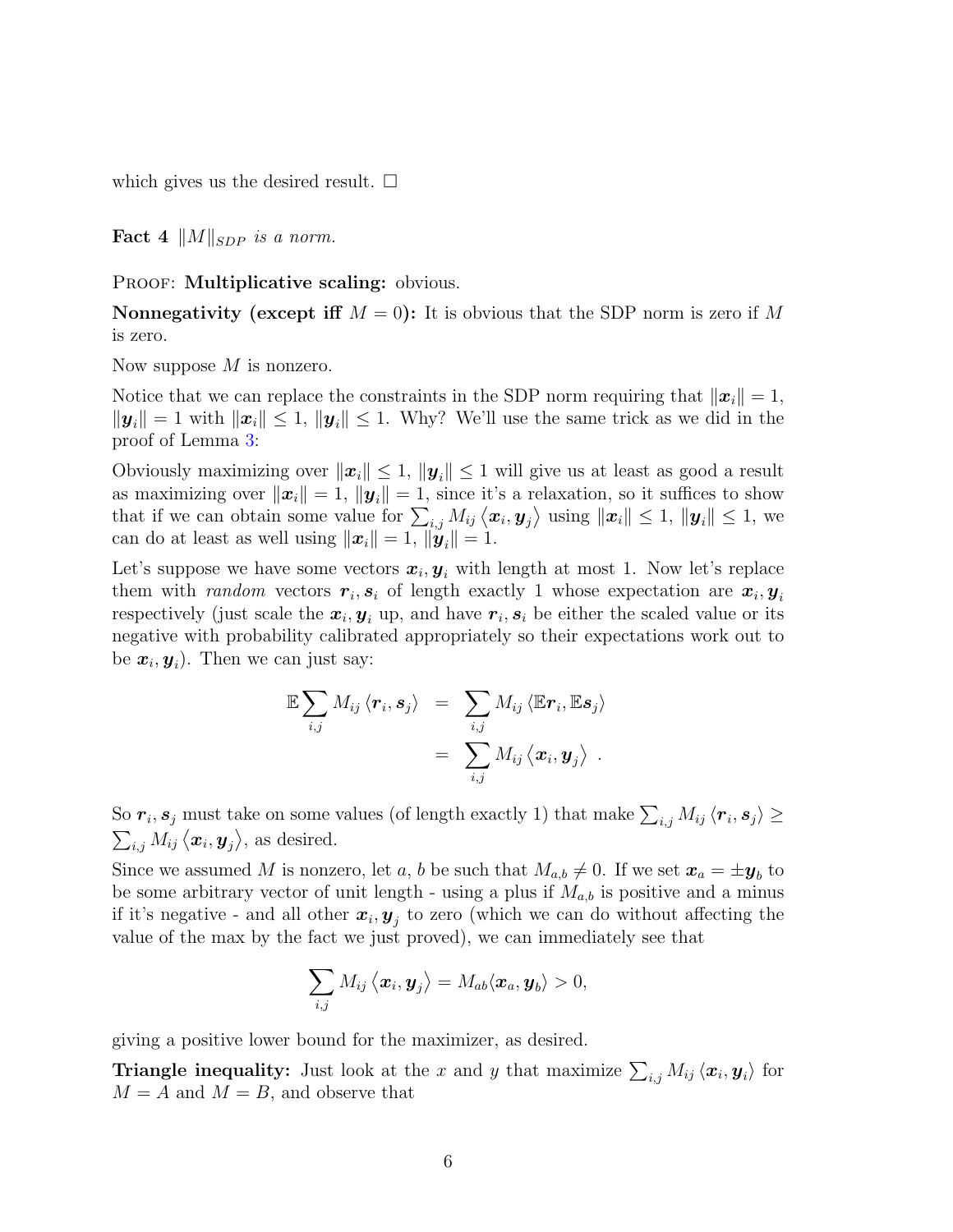$$
\max_{\begin{array}{c}\bm{x}_1,...,\bm{x}_n \\ \bm{y}_1,...,\bm{y}_n \\ \|\bm{x}_i\|=1 \\ \|\bm{y}_y\|=1\end{array}} \frac{\displaystyle\sum_{i,j}(A+B)_{ij}\left<\bm{x}_i,\bm{y}_j\right>}{\leq} \max_{\begin{array}{c}\bm{x}_1,...,\bm{x}_n \\ \bm{x}_1,...,\bm{x}_n \\ \|\bm{x}_i\|=1 \\ \|\bm{y}_y\|=1\end{array}} \frac{\displaystyle\sum_{i,j}A_{ij}\left<\bm{x}_i,\bm{y}_j\right>}{\leq} \max_{\begin{array}{c}\bm{x}_1,...,\bm{x}_n \\ \|\bm{x}_i\|=1 \\ \|\bm{y}_y\|=1\end{array}} \frac{\displaystyle\sum_{i,j}B_{ij}\left<\bm{x}_i,\bm{y}_j\right>}{\leq}
$$

since we can always match the quantity on the left hand side by choosing the same  $x_i$  and  $y_j$  for both terms on the right-hand-side.  $\Box$ 

#### 3.1 Proof of Grothendieck's inequality

Now let's prove Grothendieck's inequality:

PROOF: Observe that, by Lemma [3,](#page-4-0) maximizing over the choice of  $x, y \in \{-1, 1\}^n$ in the zero-to-one norm is equivalent to maximizing over the choice of  $x, y \in [-1, 1]^n$ , so we can rewrite our proof goal as

$$
\max_{\begin{array}{c} \boldsymbol{x}_1, ..., \boldsymbol{x}_n \end{array}} \sum_{i,j} M_{ij} \left\langle \boldsymbol{x}_i, \boldsymbol{y}_j \right\rangle \leq c \max_{\boldsymbol{x}, \boldsymbol{y} \in [-1,1]^n} \sum_{i,j} M_{ij} x_i y_j \\ \boldsymbol{y}_1, ..., \boldsymbol{y}_n \\ \|\boldsymbol{x}_i\| = 1 \\ \|\boldsymbol{y}_y\| = 1 \end{array}
$$

Let  $\pmb{x}_1,...,\pmb{x}_n,\pmb{y}_1,...,\pmb{y}_n$  be of length 1 and be the optimal choices used in  $\|M\|_{SDP}$ , i.e. the maximizers of  $\sum_{i,j} M_{ij} \langle x_i, y_i \rangle$ . It suffices to prove that there exist vectors  $b, c \in$  $[-B, B]^n$  (for some fixed constant B, since we can just scale the result by changing c) to plug into the right-hand side of the above expression such that  $c \sum_{i,j} M_{ij} b_i c_j \geq$  $\sum_{i,j} M_{ij} \left\langle \boldsymbol{x}_i, \boldsymbol{y}_j \right\rangle$ .

Pick  $g = (g_1, ..., g_m)$ , with each coordinate being drawn from the normal distribution with mean 0 and variance 1, and let  $b_i = \langle g, x_i \rangle$  and  $c_i = \langle g, y_j \rangle$ . Then

$$
\begin{array}{rcl} \mathbb{E} b_i c_j &=& \mathbb{E}_{\bm{g}} \bm{x}_i^T \bm{g} \bm{g}^T \bm{y}_j \\ &=& \bm{x}_i^T (\mathbb{E}_{\bm{g}} \bm{g} \bm{g}^T) \bm{y}_j \end{array}
$$

But  $\mathbb{E}_g gg^T$  is just the identity, since the diagonal elements are just the expectation of the square of the Gaussian (which is 1, its variance) and the off-diagonals are the expectation of the product of two independent Gaussians, which is zero (since the expectation of each individual Gaussian is zero).

So

$$
\mathbb{E} b_i c_j = \boldsymbol{x}_i^T \boldsymbol{y}_j = \langle \boldsymbol{x}_i, \boldsymbol{y}_j \rangle \; .
$$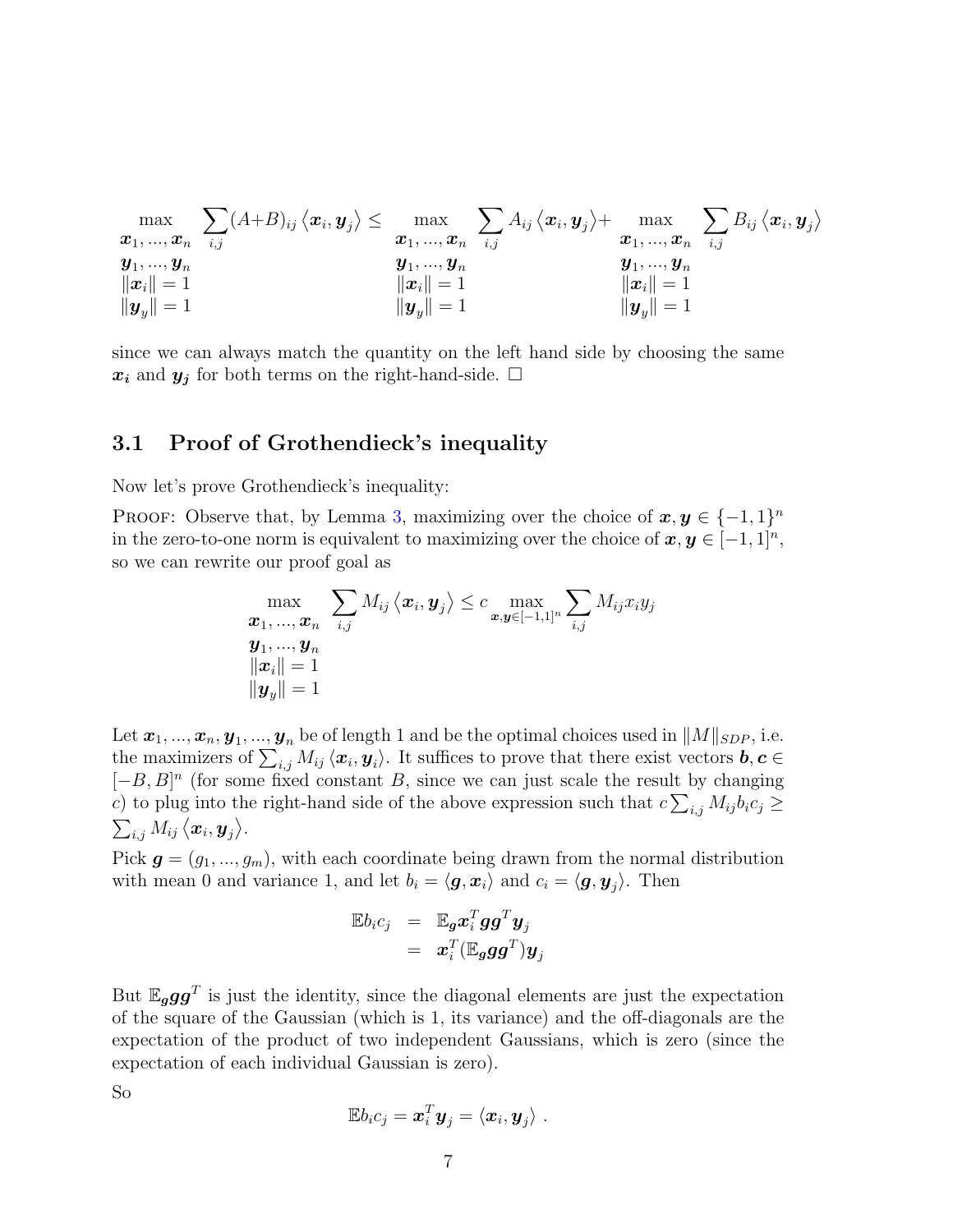At this point we've got something that looks a lot like what we want: if the expectation of  $b_i c_j$  is equal to  $\langle x_i, y_j \rangle$ , then maximizing over them is definitely going to give us a quantity greater than or equal to  $\langle x_i, y_j \rangle$ . Unfortunately, there's an issue here: since Gaussian random variables are unbounded,  $b_i$  and  $c_i$  are unbounded; on the other hand, what we're trying to do is maximize over vectors whose elements are bounded by  $[B, B]$ .

Our approach will be to "clip" the  $b_i$  and  $c_i$  to a finite range, and then bound the error introduced by the clipping process. Formally, fix a constant  $B$  and pick a Gaussian random vector  $g$ . Now define a 'clipped' inner product:

$$
b_i := \begin{cases} -B & \text{if } \langle \boldsymbol{x}_i, \boldsymbol{g} \rangle < -B \\ \langle \boldsymbol{x}_i, \boldsymbol{g} \rangle & \text{if } -B \leq \langle \boldsymbol{x}_i, \boldsymbol{g} \rangle \leq B \\ B & \text{if } \langle \boldsymbol{x}_i, \boldsymbol{g} \rangle > B \end{cases}
$$

and likewise for  $c_j$ . For convenience, let's define the *truncation error* as follows, to represent how far the clipped value differs from the actual value.

$$
t(z) := \begin{cases} z + B & \text{if } z < -B \\ 0 & \text{if } -B \le z \le B \\ z - B & \text{if } z > B \end{cases}
$$

So we can rewrite b as:

$$
b_i := \langle \boldsymbol{x}_i, \boldsymbol{g}\rangle - t(\langle \boldsymbol{x}_i, \boldsymbol{g}\rangle)
$$

and similarly we can define:

$$
c_j := \langle \boldsymbol{y}_j, \boldsymbol{g} \rangle - t(\langle \boldsymbol{y}_j, \boldsymbol{g} \rangle) \ .
$$

So now we have

$$
\mathbb{E}\sum_{ij} M_{ij}b_ic_j = \sum_{ij} M_{ij}\mathbb{E}\left[\left(\langle \mathbf{x}_i, \mathbf{g} \rangle - t(\langle \mathbf{x}_i, \mathbf{g} \rangle)\right) \left(\langle \mathbf{y}_j, \mathbf{g} \rangle - t(\langle \mathbf{y}_j, \mathbf{g} \rangle)\right)\right]
$$
  
\n
$$
= \sum_{ij} M_{ij}\mathbb{E}\left[\langle \mathbf{g}, \mathbf{x}_i \rangle \langle \mathbf{g}, \mathbf{y}_j \rangle\right]
$$
  
\n
$$
- \sum_{ij} M_{ij}\mathbb{E}\left[\langle \mathbf{g}, \mathbf{x}_i \rangle t(\langle \mathbf{g}, \mathbf{y}_j \rangle)\right]
$$
  
\n
$$
- \sum_{ij} M_{ij}\mathbb{E}\left[t(\langle \mathbf{g}, \mathbf{x}_i \rangle) \langle \mathbf{g}, \mathbf{y}_j \rangle\right]
$$
  
\n
$$
+ \sum_{ij} M_{ij}\mathbb{E}\left[t(\langle \mathbf{g}, \mathbf{x}_i \rangle) t(\langle \mathbf{g}, \mathbf{y}_j \rangle)\right]
$$

Clearly  $\sum_{ij} M_{ij} \mathbb{E}\langle \bm{g}, \bm{x}_i \rangle \langle \bm{g}, \bm{y}_j \rangle$  is just the SDP norm, since  $\langle \bm{g}, \bm{x}_i \rangle$  and  $\langle \bm{g}, \bm{y}_i \rangle$  were the 'original'  $b_i$  and  $c_i$ .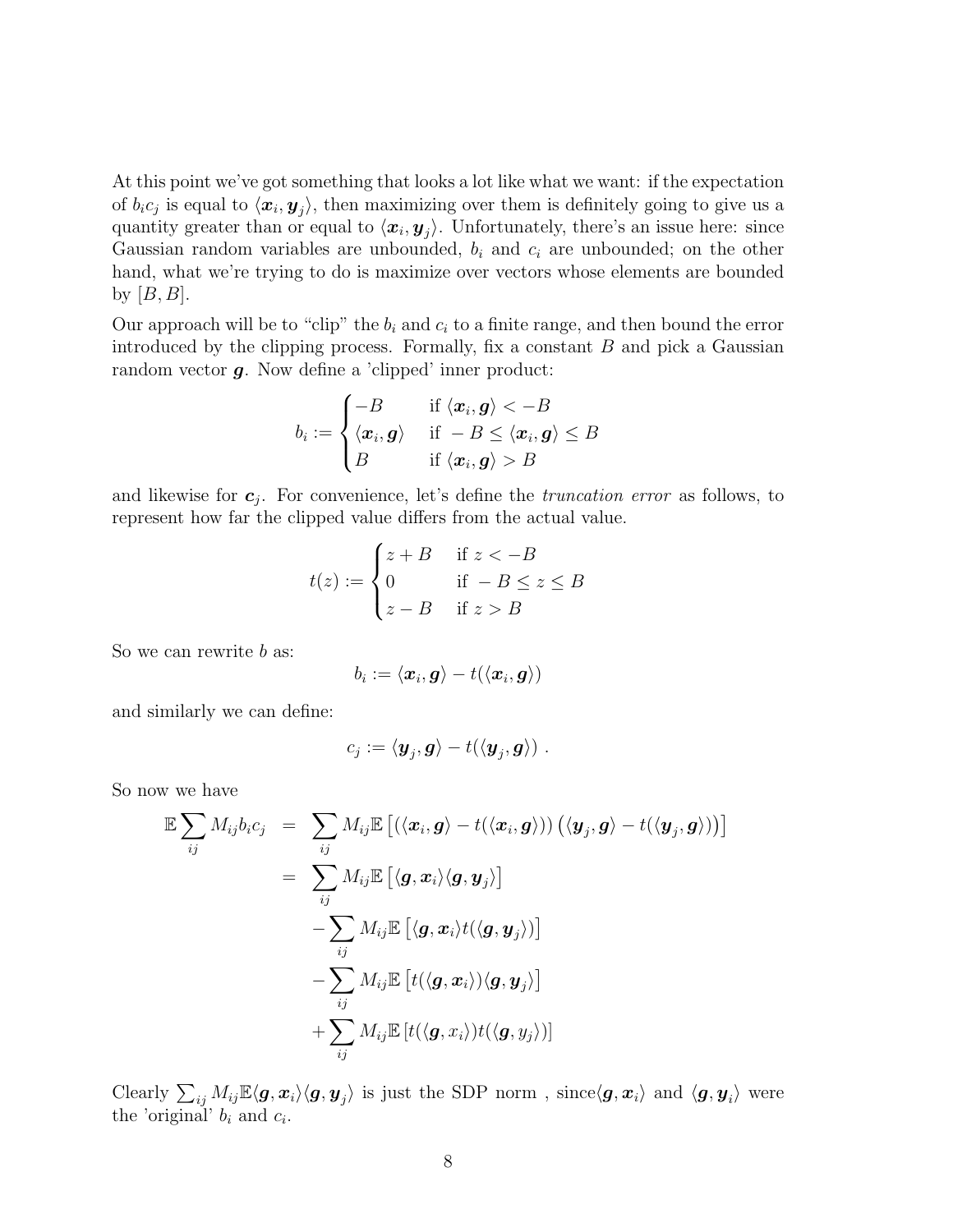What we will show now is that the remaining three terms are bounded by constant factors of SDP norm, so the entire sum of all four terms getting a constant factor approximation of it. The analysis is the same for all three terms so, for brevity, we'll just look at the last one:

$$
\sum_{ij} M_{ij} \mathbb{E} t(\langle \boldsymbol{g}, x_i \rangle) t(\langle \boldsymbol{g}, y_j \rangle) \ .
$$

For convenience, let's define  $f_i, h_j : \mathbb{R}^m \to \mathbb{R}$  as:

$$
f_i(\boldsymbol{g}) := t(\langle \boldsymbol{x}_i, \boldsymbol{g} \rangle)
$$
  

$$
h_j(\boldsymbol{g}) = t(\langle \boldsymbol{y}_j, \boldsymbol{g} \rangle) \ .
$$

Now, it's convenient to think of the  $f_i$  and  $h_i$  as vectors of infinite dimension indexed by input  $g$  (we'll bring the dimensionality down to a finite value at the end of the proof). Let's define the following inner product and norm in this space:

$$
\langle f_1, f_2 \rangle = \mathbb{E}_g f_1(\mathbf{g}) f_2(\mathbf{g})
$$

$$
||f||^2 = \mathbb{E}_g f^2(\mathbf{g})
$$

Now, since the Gaussian distribution is rotation-independent (we can just rotate a Gaussian random variable around without changing its distribution), the squared norms of the  $f_i$  and the  $h_j$  are all the same (since all the  $x_i$ ,  $y_i$  have length 1, and dotting with them can be thought of a rotation). That means that the above norm takes on the same value for all  $f, h$ , so all we need to do is figure out a constant bound on it.

Fortunately, this value is pretty easy to bound. Notice that the function  $t$  is zero if the dot product's absolute value is smaller than B. If we have  $w \sim N(0, 1)$ ,

$$
|t(w)|^2 \le |w|^2 1_{\{w \ge B, w \le -B\}} \le e^{-\Omega(B^2)} \le 1/(10B)
$$

for sufficiently large B, which is a constant.

So if the squared norms are bounded above by  $1/(10B)$ , which means we can substitute this and the norm bound into the above expression to get:

Now, armed with this, we can conclude (with similar results for the other two error terms)

$$
\sum_{ij} M_{ij} \mathbb{E} t(\langle g, \boldsymbol{x}_i \rangle) t(\langle g, \boldsymbol{y}_j \rangle) = \sum_{ij} M_{ij} \langle f_i, h_j \rangle \leq ||M||_{SDP}(1/100B^2) .
$$

which tells us that  $\mathbb{E}\sum_{ij} M_{ij} b_i c_j$ , is within a constant bound of the SDP norm  $\sum_{ij} M_{ij} \mathbb{E}\langle g, \boldsymbol{x}_i \rangle \langle g, \boldsymbol{y}_j \rangle$  as desired.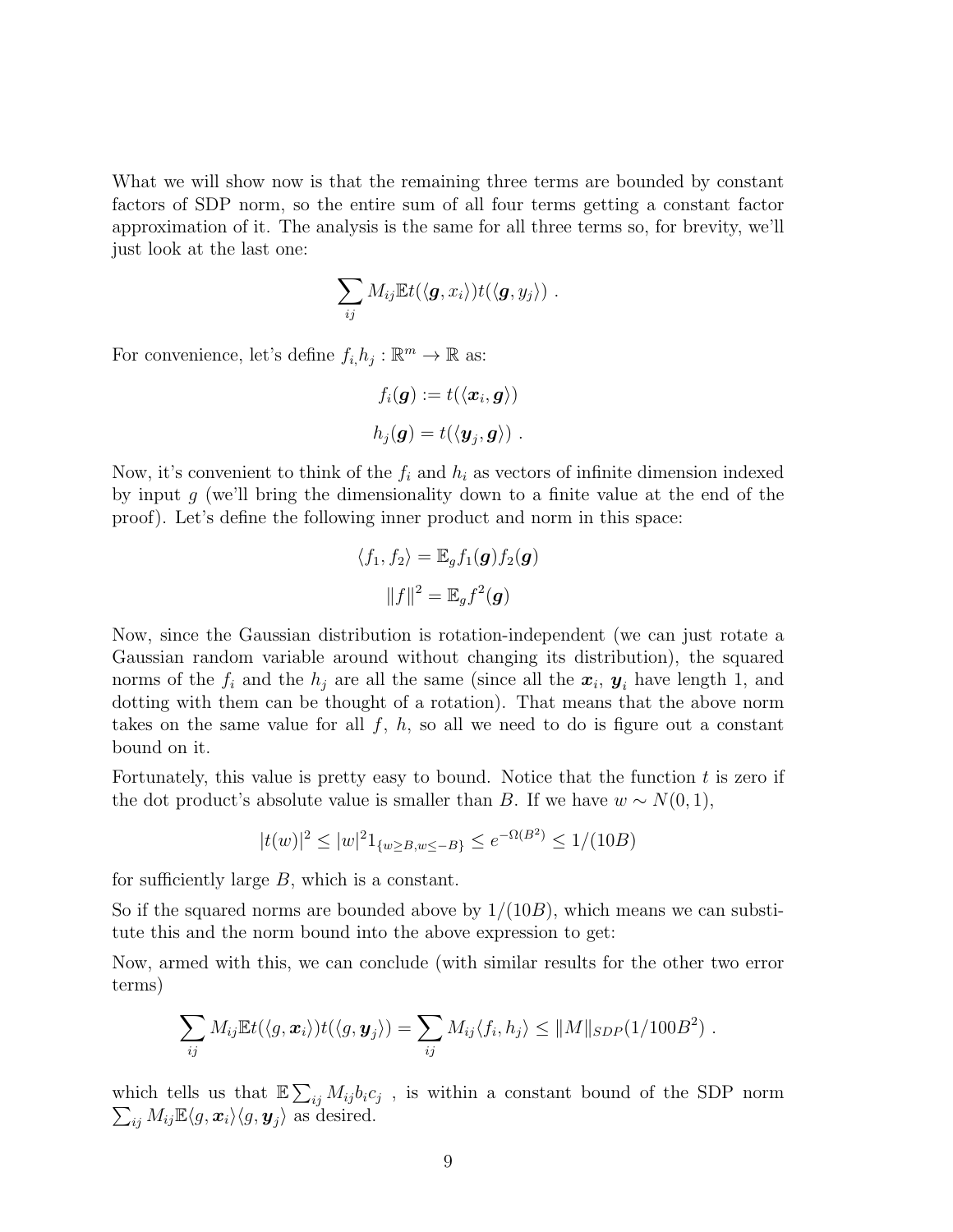There's only one slightly fishy bit in the proof we used above, though, and that's the treatment of functions of infinite-dimensional vectors indexed by a Gaussian vector. Let's conclude by constructing a (finite-dimensional) solution to the SDP from the functions:

**Claim:** If  $X_{ij} = \langle f_i, f_j \rangle$ , then  $X_{ij} \succeq 0$ .

Proof:

$$
a^T X a = \sum_{iji} a_i \langle f_i, f_j \rangle a_j
$$
  
= 
$$
\sum_{ij} \langle a_i f_i, a_j f_j \rangle
$$
  
= 
$$
\langle \sum_i a_i f_i, \sum_j a_j f_j \rangle
$$
  
= 
$$
\|\sum_i a_i f_i\|^2
$$
  

$$
\geq 0
$$

as desired.  $\square$ 

So the matrix  $X_{ij}$  comprises a nice finite-dimensional solution to the SDP, and we're done with the proof.

Also, noticing that we have four terms in the expansion of  $\mathbb{E} \sum_{ij} M_{ij} b_i c_j$ , each one of which is a feasible value for the SDP, we can figure out how much we deviate from the actual optimum, i.e.  $||M||_{SDP}$ . Since each term can't exceed the value of the SDP optimum at all,  $\mathbb{E} \sum_{ij} M_{ij} b_i c_j$  is separated from  $\sum_{ij} M_{ij} \mathbb{E} \left[ \langle \boldsymbol{g}, \boldsymbol{x}_i \rangle \langle \boldsymbol{g}, \boldsymbol{y}_j \rangle \right]$  by a factor of four, giving us a bound on the constant c in the inequality.  $\square$ 

To recap, notice that there were two key "tricks" here:

1) Assuming that we were rounding an optimal solution to our SDP (i.e. starting with  $x_i, y_j$  as optimizers). We don't get any bounds otherwise!

2) Treating the rounding error itself as a feasible solution of the SDP.

This proof was communicated to us by James Lee.

### 4 Analysis of the Algorithm

Consider the feasible solution  $\chi = (\chi_v)_{v \in V}$  for SD[P1](#page-1-0) defined in the first section, where

$$
\chi_v = \begin{cases} +1 & \text{if } v \in V_1, \\ -1 & \text{if } v \in V_2. \end{cases}
$$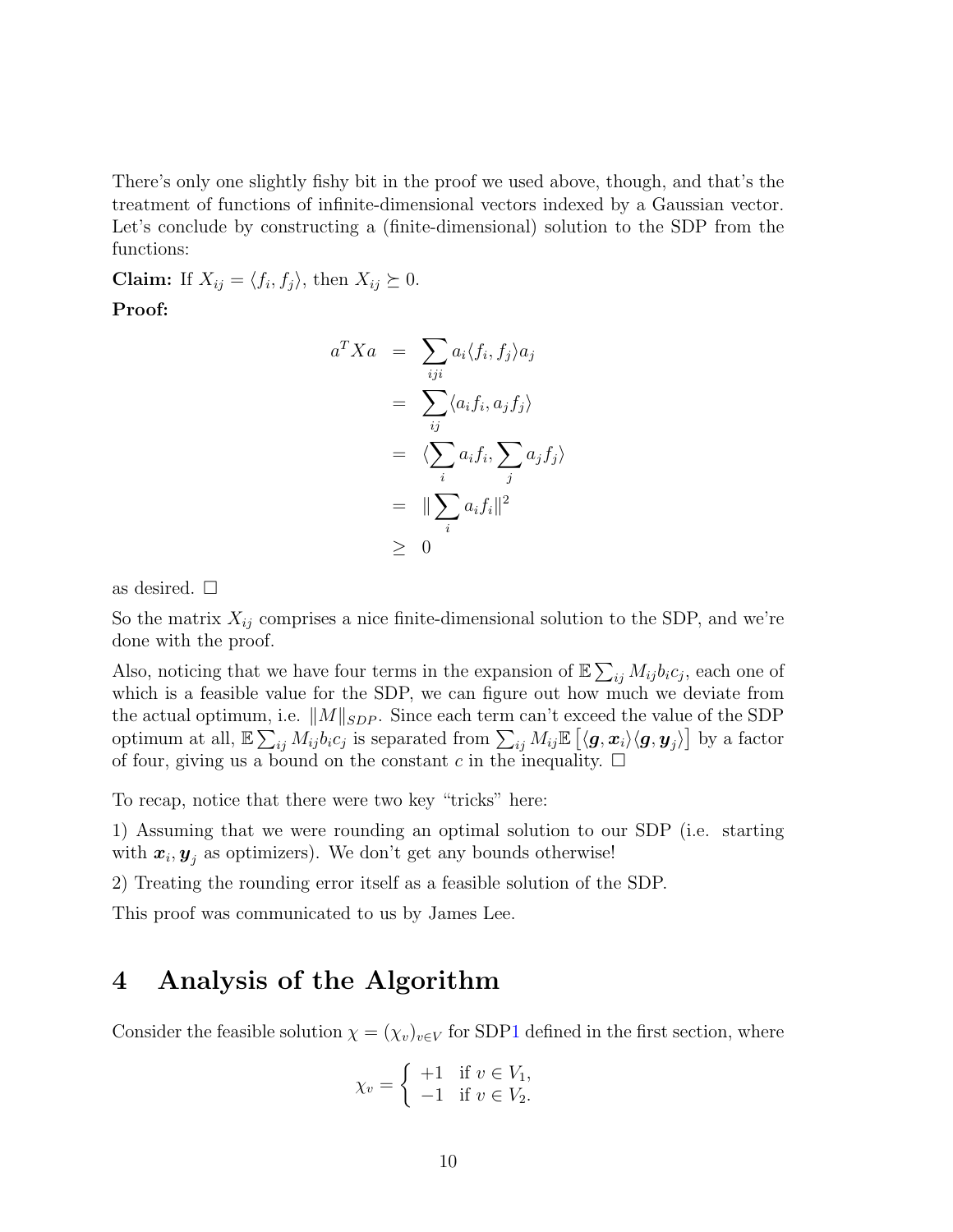The expected cost of such solution over the randomness of the graph will be

$$
\mathbb{E}_{\text{choice of graph}}(\text{cost of } \chi) = \frac{n(n-1)}{2}p - \frac{n^2}{2}q = n(a-b) - a.
$$

Since each edge is chosen independently, with high probability our cost will be at least  $n(a-b)-a-O(\sqrt{n(a+b)}) \geq n(a-b)-o(n)$ , which implies that the optimal solution of SD[P1](#page-1-0) will be at least  $n(a - b) - o(n)$ . Let  $\mathbf{x}_1^*, \ldots, \mathbf{x}_n^*$  be the optimal solution of the SDP, then we have

<span id="page-10-1"></span>
$$
n(a - b) - o(n) \le \cos t(\mathbf{x}_1^*, \dots, \mathbf{x}_n^*)
$$
  
= 
$$
\sum_{u,v} A_{uv} \langle \mathbf{x}_u^*, \mathbf{x}_v^* \rangle
$$
  
= 
$$
\sum_{u,v} \left( A_{uv} - \frac{a+b}{n} \right) \langle \mathbf{x}_u^*, \mathbf{x}_v^* \rangle
$$
 (2)

In the last equality we used the fact that  $\sum_{u,v}\langle \mathbf{x}_u^*, \mathbf{x}_v^* \rangle = ||\sum_u \mathbf{x}_u^*||^2 = 0$ Recall that the SDP norm of a matrix  $M$  is defined to be

$$
||M||_{SDP} := \max_{\substack{||\mathbf{x}_1||=\cdots=||\mathbf{x}_n||=1\\ ||\mathbf{y}_1||=\cdots=||\mathbf{y}_n||=1}} \sum_{u,v} M_{uv} \langle \mathbf{x}_u, \mathbf{y}_v \rangle.
$$

Let  $R =$  $\int$  p | q  $\mathbf{q} \mid \mathbf{p}$  $\setminus$ , then by Grothendieck inequality we have

$$
||A - R||_{SDP} \le O(1) \cdot ||A - R||_{\infty \to 1}.
$$

We proved that  $||A-R||_{\infty\to 1} \leq O(n)$  $O(n\sqrt{a}+b)$  with high probability, so we know that the SDP norm  $||A - R||_{SDP} \leq O(n\sqrt{a+b})$  with high probability as well. By definition, this means

<span id="page-10-3"></span><span id="page-10-0"></span>
$$
\sum_{u,v} (A_{uv} - R_{uv}) \langle \mathbf{x}_u^*, \mathbf{x}_y^* \rangle \le ||A - R||_{SDP} \le O(n\sqrt{a+b}). \tag{3}
$$

Substracting [3](#page-10-0) from [2,](#page-10-1) we obtain

$$
\sum_{u,v} \left( A_{uv} - \frac{a+b}{n} - A_{uv} + R_{uv} \right) \langle \mathbf{x}_u^*, \mathbf{x}_y^* \rangle \ge n(a-b) - O(n\sqrt{a+b}). \tag{4}
$$

Observe that

<span id="page-10-2"></span>
$$
R = \left(\frac{\mathbf{p} \mid \mathbf{q}}{\mathbf{q} \mid \mathbf{p}}\right) = \frac{p+q}{2}J + \frac{p-q}{2}C = \frac{a+b}{n}J + \frac{a-b}{n}C,\tag{5}
$$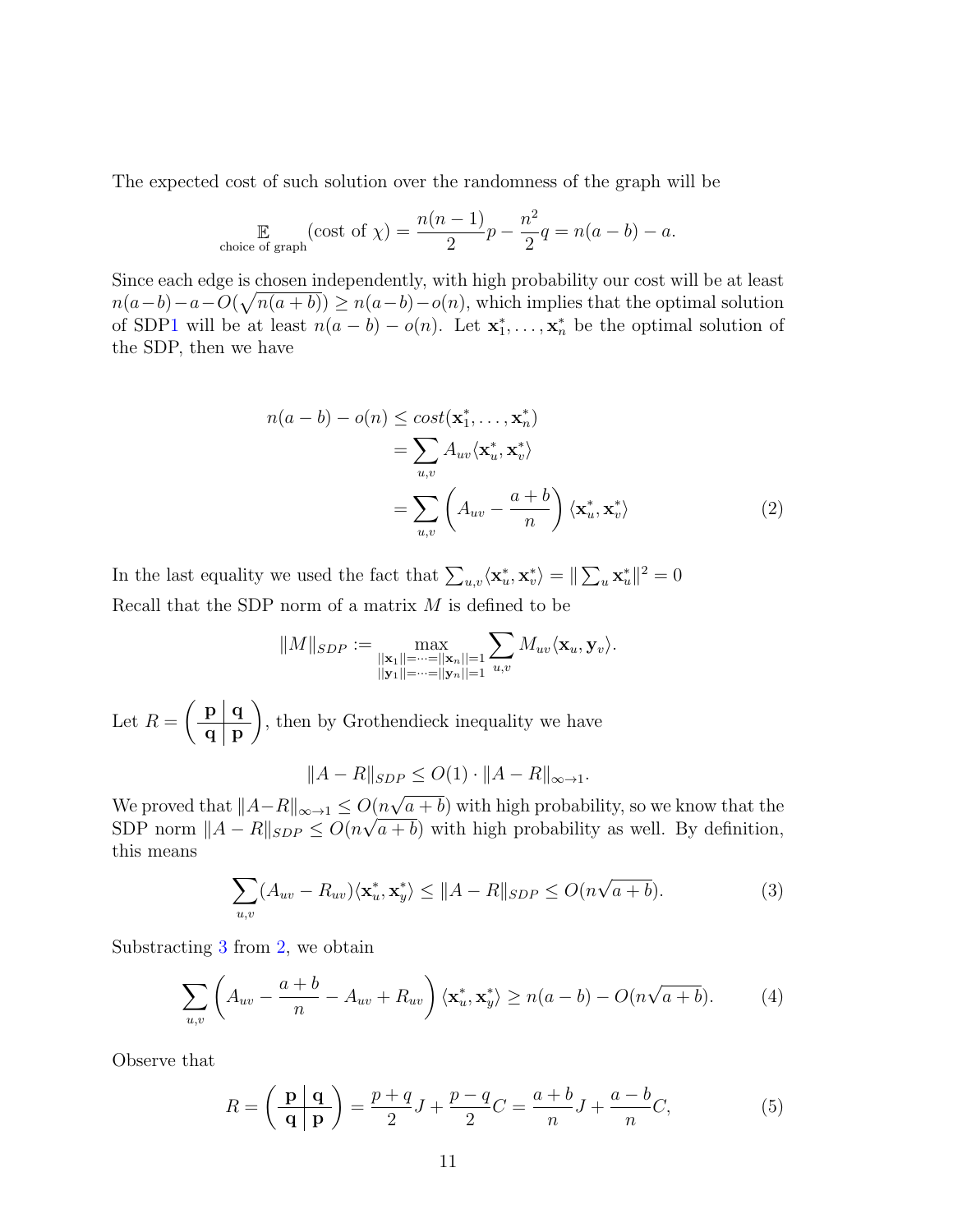where  $J$  is the all-one matrix and  $C =$  $\begin{array}{|c|c|c|} \hline 1 & -1 \end{array}$  $-1 \mid 1$  $\setminus$ . Plugging  $5$  into  $4$ , we get

$$
\sum_{u,v} \frac{a-b}{n} C_{uv} \langle \mathbf{x}_u^*, \mathbf{x}_y^* \rangle \ge n(a-b) - O(n\sqrt{a+b}),
$$

which can be simplified to

$$
\sum_{u,v} C_{uv} \langle \mathbf{x}_u^*, \mathbf{x}_y^* \rangle \geq n^2 \left( 1 - \frac{O(\sqrt{a+b})}{a-b} \right).
$$

For simplicity, in the following analysis the term  $\frac{O(\sqrt{a+b})}{a-b}$  will be called 1/*c*. Notice that  $C$  is a matrix with 1 for nodes from the same side of the cut and  $-1$  for nodes from different sides of the cut, and  $\langle \mathbf{x}_u^*, \mathbf{x}_y^* \rangle$  is an inner product of two unit vectors. If  $1/c$  is very close to zero, then the sum will be very close to  $n^2$ . This means that  $C_{uv}\langle \mathbf{x}_u^*, \mathbf{x}_y^* \rangle$  should be 1 for almost every pair of  $(u, v)$ , which shows that  $X = \langle \mathbf{x}_u^*, \mathbf{x}_y^* \rangle$ is actually very close to C. Now, we will make this argument robust. To achieve this, we introduce the Frobenius norm of a matrix.

**Definition 5 (Frobenius norm)** Let  $M = (M_{ij})$  be a matrix. The Frobenius norm of M is

$$
||M||_F := \sqrt{\sum_{i,j} M_{ij}^2}.
$$

The following fact is a good exercise.

**Fact 6** Let  $M = (M_{ij})$  be a matrix. Then

$$
||M|| \leq ||M||_F,
$$

where  $\|\cdot\|$  denotes the spectral norm.

To see how close are C and X, we calculate the Frobenius norm of  $C - X$ , which will be

$$
||C - X||_F^2 = \sum_{u,v} C_{uv}^2 + \sum_{u,v} X_{uv}^2 - 2 \sum_{u,v} C_{uv} X_{uv}
$$
  

$$
\leq 2n^2 - 2n^2 \left(1 - \frac{1}{c}\right) = \frac{2}{c}n^2.
$$

This gives us a bound on the spectral norm of  $C - X$ , namely

$$
||C - X|| \le ||C - X||_F \le \sqrt{\frac{2}{c}}n.
$$